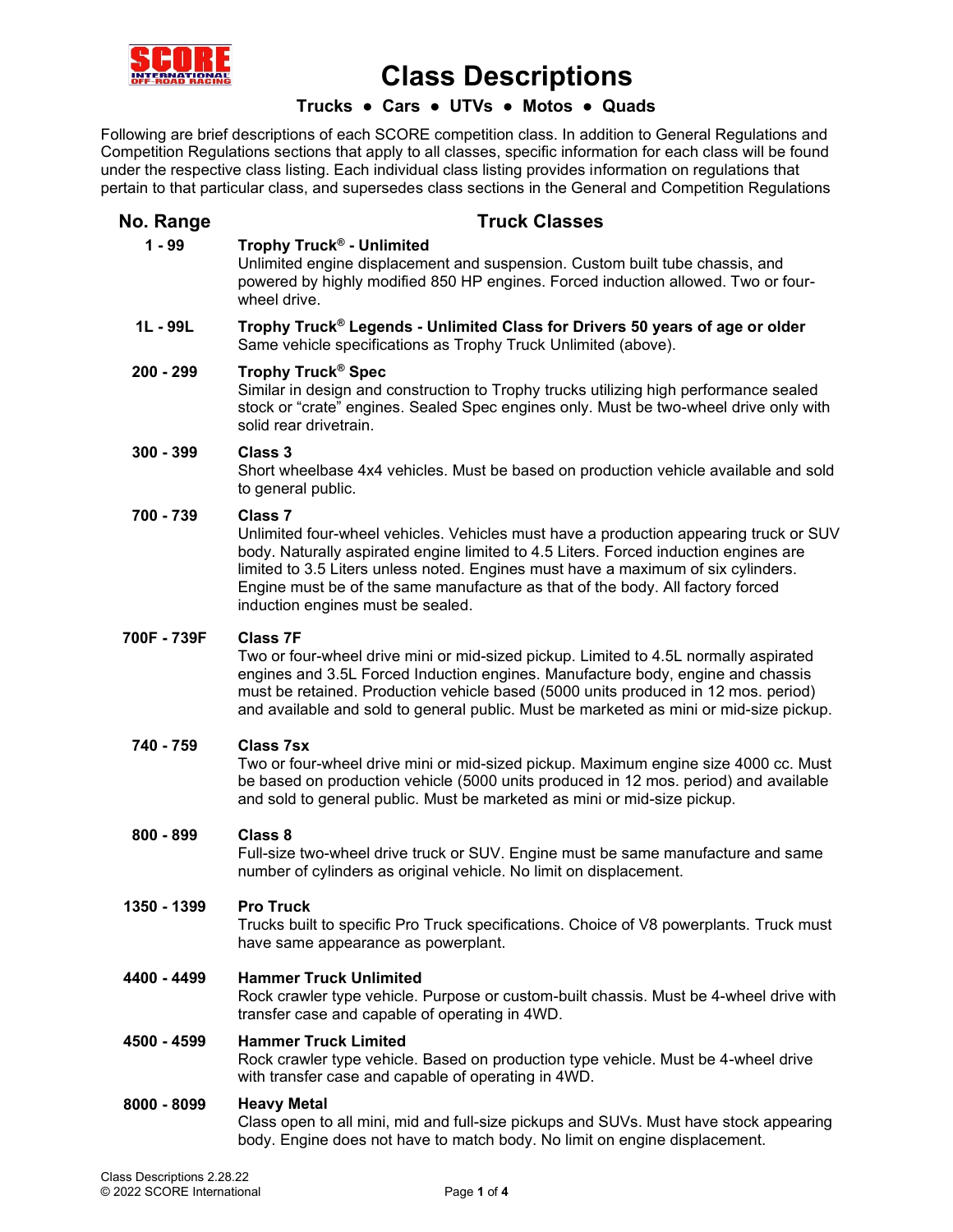

### **8100 - 8199 Stock Full Class**

Two or four-wheel drive truck or SUV. This is a stock production class and all components must remain stock except for modifications allowed within class rules. 5000 units must have been produced in a 12-month period and available for sale to the general public.

# **1400 - 1499 Sportsman Unlimited Truck**

Open to any 4-wheel full-bodied truck or SUV. Engines must be normally aspirated. Must have production appearing full body. Sportsman class competes for trophies only.

### **2300 - 2350 Sportsman Limited Truck**

Open to any 4-wheel full-bodied truck or SUV. Must have full frame and utilize leaf springs only. Production appearing full body and cab required as delivered by OEM. Engines must be normally aspirated. Sportsman class competes for trophies only.

# **Car (Buggy) Classes**

# **100 - 199 Class 1 – Unlimited Buggy**

Open wheel design with one or two seats. Similar construction to Trophy Trucks, but rear engine location and IRS (independent rear suspension). Engines may be either normally aspirated or forced induction. No displacement limitations.

### **500 - 549 Class 5 Unlimited**

Open wheel unlimited Baja Bug. VW Sedan Type 1 is most popular build. Any manufacturer VW concept engine allowed. Displacement is open. Wheelbase not to exceed 105". VW water cooled 4-cylinder engines are also allowed.

### **550 - 599 Class 5-1600**

Open wheel Baja Bug based on production vehicle. VW Sedan Type 1 is most popular build. Must use VW series Type 1, 1600 U.S. series engine. Suspension limited to VW components. Must be stock production wheelbase. VW water cooled 4-cylinder engines are also allowed.

# **1000 - 1099 Class 10**

Single or two-seat vehicle with stock sealed engine and displacement of 2.2L to 2.4L maximum. Refer to class rules for engine specs. Direct OEM injection allowed.

#### **1100 - 1199 Class 11 Stock VW Sedans - "Baja Bugs"**

Stock VW Type 1 Sedans with 1600 cc VW engines. Body, suspension and drivetrain must remain stock with only minor modifications allowed.

#### **1200 - 1299 SCORE Lites®**

Open wheel single or two seat vehicles limited to air-cooled engines. Engine must be VW Type 1 with maximum two (2) valves per cylinder. Single seat vehicles have 1776 cc and two seat vehicles have 1835 cc maximum displacement. Minimum weight is 1500 lbs.

#### **1600 - 1699 Class 1/2-1600**

Single or two seat vehicles limited to 1600 cc displacement. Must use VW engines and VW Type 1 suspension components. Minimum weight 1550 lbs.

### **BC1 - BC49 Baja Challenge Class**

Two-seat open wheel single design vehicle. Class features competitive g within class. Vehicles are available from Wide Open Baja on an annual or per-race rental. Class competes in SCORE sanctioned events.

### **1500 - 1599 Sportsman Buggy**

Unlimited single and two-seat open wheel vehicles. No production based vehicles in this class. Gasoline engines are normally aspirated or limited to 2.0L turbocharged. Sportsman class competes for trophies only.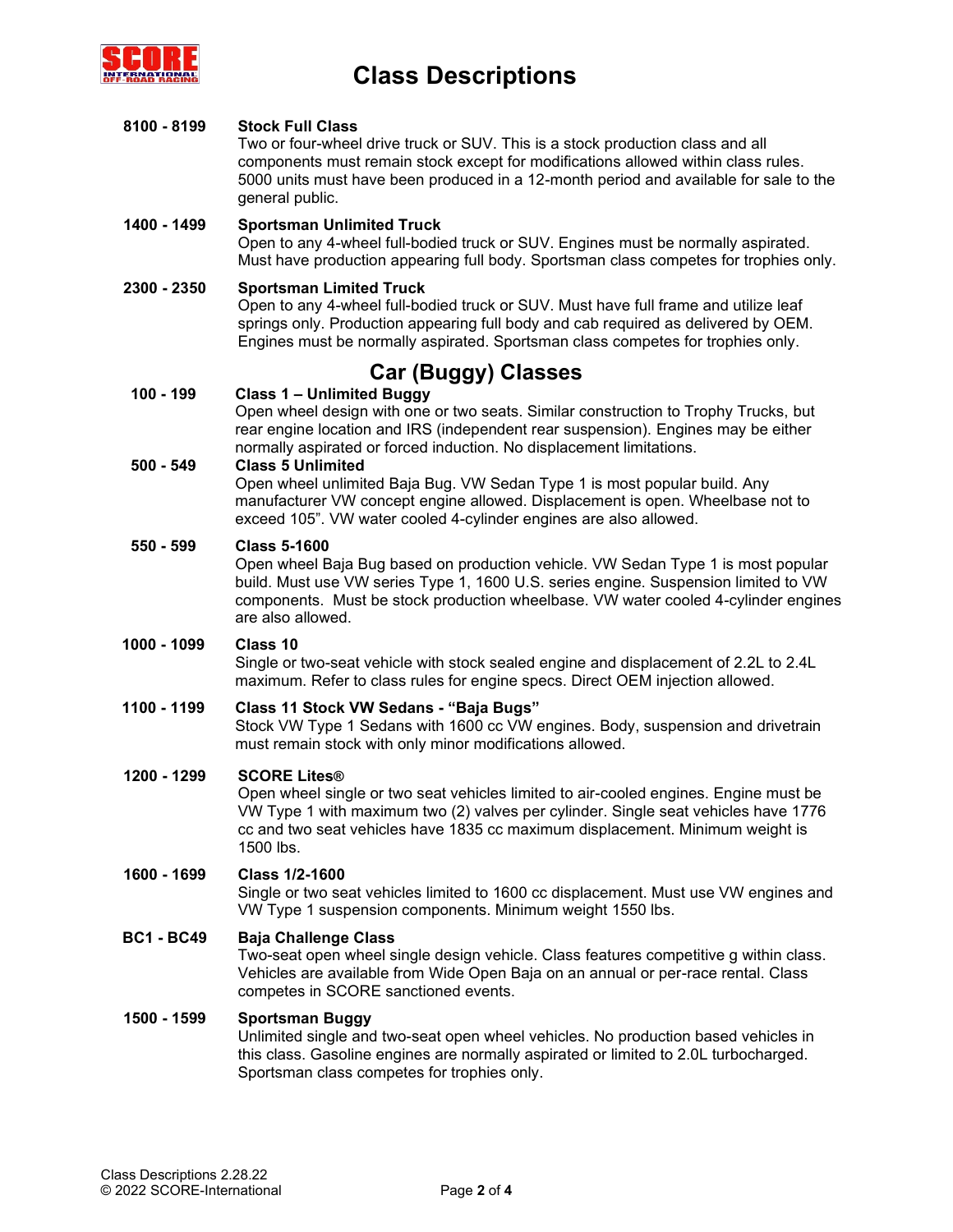

# **Combined Truck and Car Classes**

#### **2000 - 2099 Class 2 - Unrestricted Vehicle Class** Combined truck and car class for vehicles and engines with no restrictions. Forced induction is allowed.

#### **3000 - 3099 Trophy Lite / Class 3000** Short wheelbase vehicles with production motor, two seats and short wheelbase. Trans axles limited to 103", trans axles with beam suspension to 105.5" and live axles to 111". Engine is stock production GM Ecotec 4-cylinder 2.2 and 2.4L. Class now combined with former TrophyLite class.

# **Baja-e Electric Vehicles**

- **E400 – E439 Baja-e Electric Powered Trucks and SUVs** Open to any 4-wheel full-bodied, electric powered truck or SUV. Must have production appearing full body. Class includes 2-wheel drive, 4-wheel drive and AWD vehicles.
- **E440 – E459 Baja-e Electric Powered Buggies and Cars** Any open wheel 100% electric powered vehicle. Class includes 2-wheel drive, 4-drive and AWD vehicles. Single and 2-seat vehicles.
- **E460 – E489 Baja-e Electric Powered UTV** Four-wheel, one or two-seat unlimited UTV vehicles. Must be 100% powered by electricity. Non-production vehicles only. No limits on motor output.
- **E490 – E499 Pro Baja-e Electric Moto** Two-wheel, unlimited motorcycle. Must be 100% powered by electricity. Non-production vehicles only. No limits on motor output.

# **UTV Pro Classes**

# **1900 - <sup>1999</sup> Pro UTV - Normally Aspirated**

Production 4-wheel, two or four seat vehicles. No turbo or superchargers. Normally aspirated OEM engines only. Modified suspension allowed. 1000 units must have been produced in a 12-month period and available for sale to the general public.

# **2900 - 2999 Pro UTV - Forced Induction**

Production 4-wheel, two seat vehicles. OEM engines with factory forced induction. Modified suspension allowed.1000 units must have been produced in a 12-month period and available for sale to the general public.

# **1820 - 1899 Pro UTV Open**

This is an open class for four-wheel, one, two or four-seat UTVs. Maximum of two participants allowed in vehicle during competition events. Vehicle must have appearance of UTVs currently in production. No limit on engine displacement. Eligibility to participate in this open class must be approved by SCORE Technical and Race Director.

# **3900 - 3969 Pro Stock UTV**

Stock production UTVs. Class combines both Naturally Aspirated and Forced Induction models. Vehicles are factory stock. Minimum suspension upgrades allowed. SCORE safety requirements required.

# **UTV Sportsman Classes**

#### **1800 - 1819 Sportsman UTV Open** Unlimited aftermarket components allowed. Four-wheel, one or two-seat Unlimited UTV vehicle. Reduced entry fee - No Payout - Class competes for trophies only.